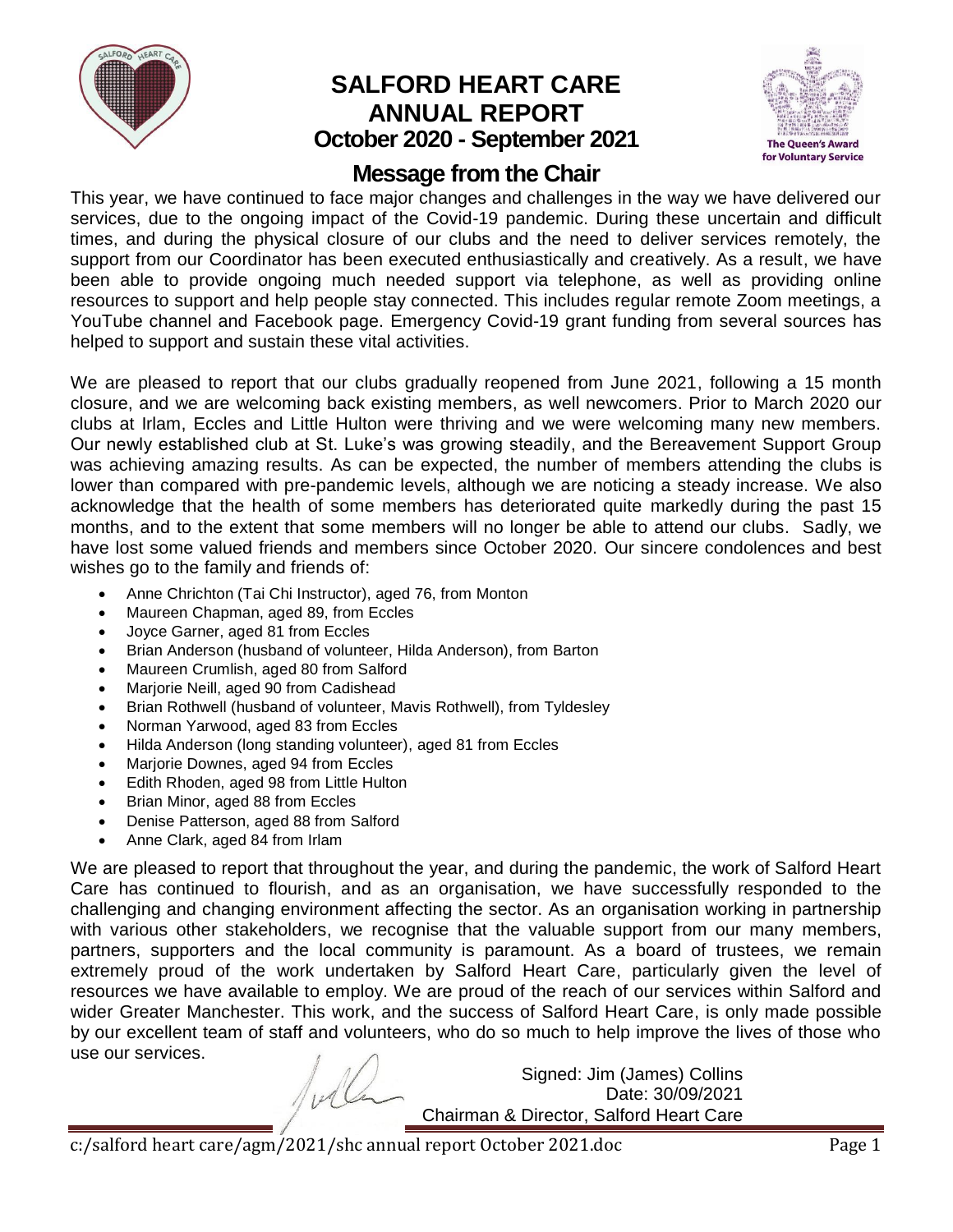## **Salford Heart Care**

## **Annual Report**

| <b>Company number:</b>            | 7204528                                                                                                                                  |                                                                                               |                    |  |  |
|-----------------------------------|------------------------------------------------------------------------------------------------------------------------------------------|-----------------------------------------------------------------------------------------------|--------------------|--|--|
| <b>Charity number:</b>            | 1136710                                                                                                                                  |                                                                                               |                    |  |  |
| <b>Registered office address:</b> |                                                                                                                                          | <b>Salford Heart Care</b><br>c/o The Egan Project<br>19 Green Lane<br>Eccles, Salford M30 ORP |                    |  |  |
| Trustees:                         | Trustees, who are also directors under company law, who served during<br>the year and up to the date of this report were as follows:     |                                                                                               |                    |  |  |
|                                   | Alan Rowe<br>Jim (James) Collins<br><b>Vincent Clifford</b><br><b>Victor Bailey</b><br>Jim Clough<br><b>Barbara Walker</b><br>Jean Chubb |                                                                                               | Treasurer<br>Chair |  |  |
| Secretary:                        | Serena Rice                                                                                                                              |                                                                                               |                    |  |  |
| <b>Management Team:</b>           | Serena Rice, Coordinator                                                                                                                 |                                                                                               |                    |  |  |
| <b>Bankers:</b>                   | <b>HSBC</b><br><b>RBS</b><br>Nationwide                                                                                                  |                                                                                               |                    |  |  |

**Independent Examiner:** Ann Lesley Humes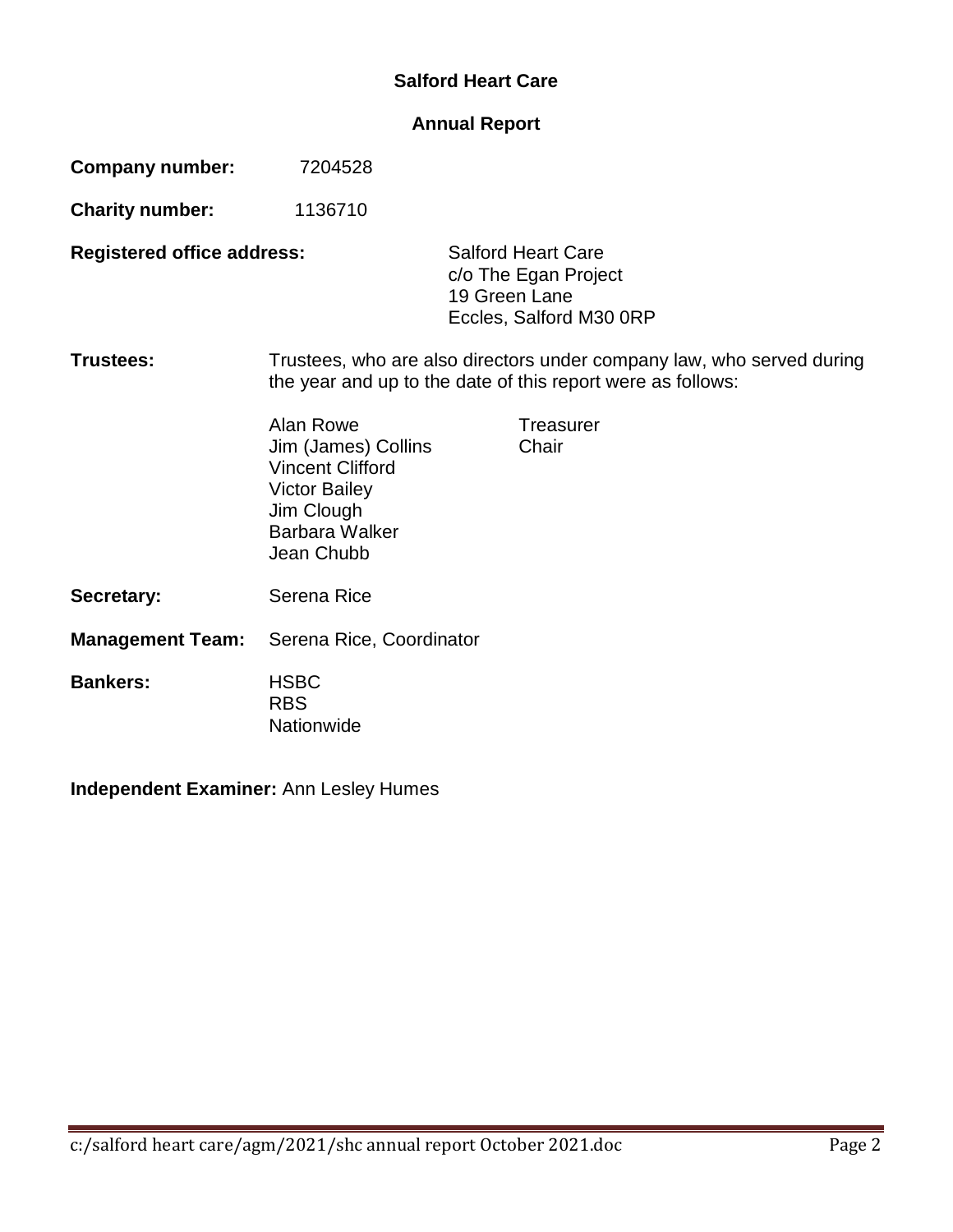# **Trustee's Report**

## **1. Objectives and Activities**

Salford Heart Care is a registered charity and limited company. Our purpose is to reduce social isolation and improve the health and wellbeing of older people in Salford through peer-to-peer support. Our objective is:

> *"to provide relief and support for individuals and carers, in their recovery and rehabilitation from illness and long-term conditions."*

We aim to:

- prevent heart disease and heart attacks
- reduce social isolation
- improve health and wellbeing
- provide after care for people with heart conditions and long-term illnesses
- reduce the risk of further heart attacks

We raise money to fund our Healthy Heart Clubs and Bereavement Support Group to provide a range of services and vital support to local people. Salford Heart Care is the place for practical, social and emotional support for heart care patients, their families and carers. Activities offered at the clubs to promote wellbeing include gentle exercise, chair yoga, relaxation, stress management and group therapy, holistic therapies and healthy living advice. The clubs are a good source of social support for those feeling lonely or isolated.

Salford Heart Care employs one part-time member of staff and seeks additional support and commitment from its team of more than 40 local volunteers. We are a member-led charity and we encourage members to take an active role at the clubs. Our volunteers put a great deal of time and effort into organising a range of social activities, group holidays and day trips**.** These activities are often subsidised, thanks to the fundraising efforts of our supporters, and as a result they are extremely popular. Group outings and events reduce feelings of social isolation and develop community cohesion and a sense of belonging.

## **2. Directors and Committee Members**

Salford Heart Care has a total of 7 Directors and all serve on the Steering Committee. Face to face meetings ceased during the pandemic, although committee members continued to communicate by email and telephone. Face to face meetings subsequently resumed in June prior to the reopening of our clubs.

## **3. 34 th Anniversary and Social Events**

This year Salford Heart Care celebrates its 34<sup>th</sup> Anniversary of operation. We were fortunate to be able to celebrate and reward the work of our volunteers who have supported us at our Volunteer Celebration Event, held on  $30<sup>th</sup>$  September at The Club House in Barton. The event was extremely well attended with more than 80 people, comprising many members together with 40 volunteers, 4 directors, and the Coordinator.

The group holiday (that was rescheduled from May 2020 to May 2021) was finally cancelled due to the ongoing pandemic, although plans have now resumed to re-organise a group holiday to Eastbourne in May 2022.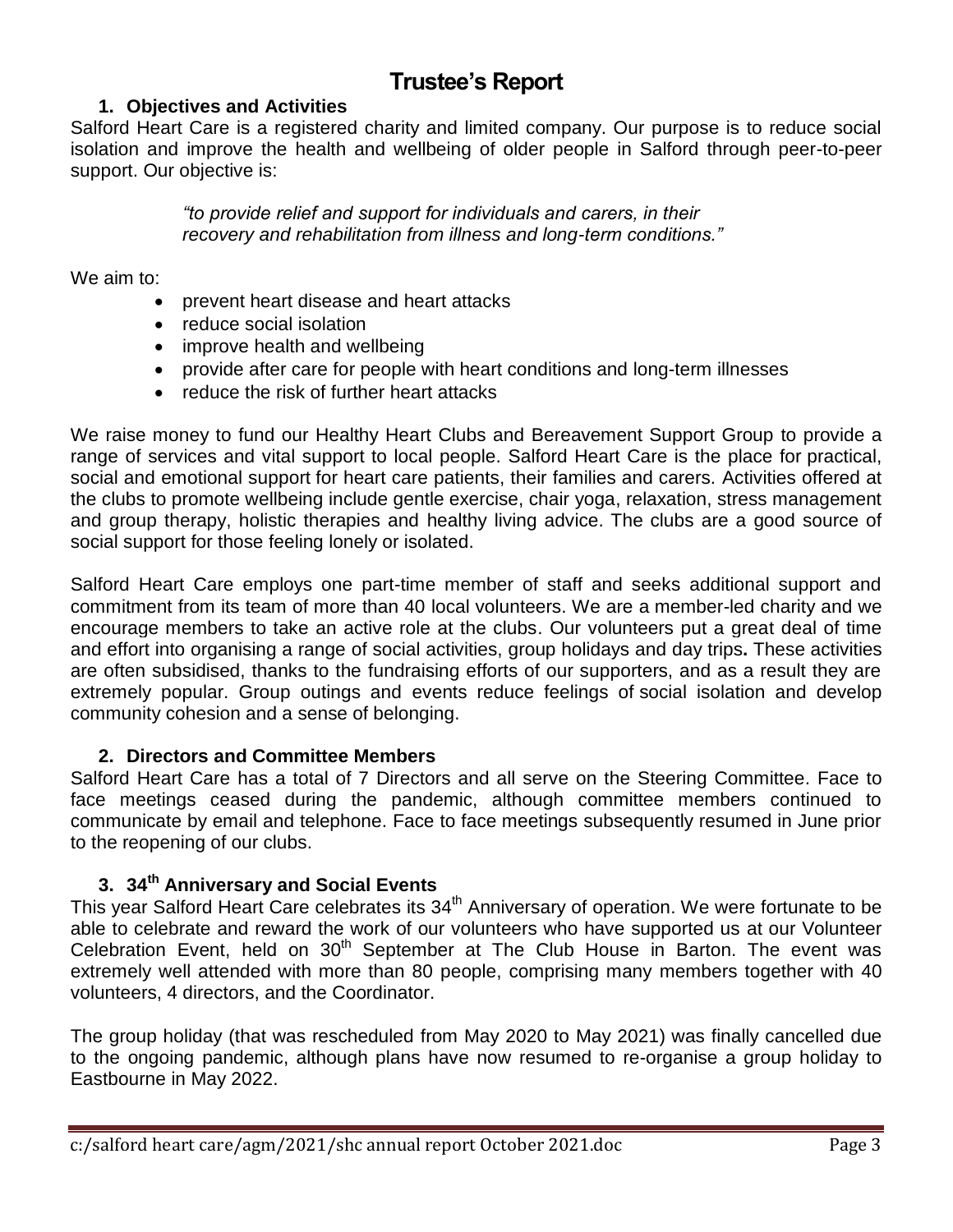Day trips resumed from July, with visits taking place to Keswick, Llandudno, Skipton and Southport.

These events would not be possible without the help of our dedicated volunteers. We would particularly like to express our thanks and appreciation to the following volunteers: Dorothy Highcock, Mavis Rothwell, Pat Massey and Betty Hibbert for their support organising events for members.

## **4. Funding**

Salford Heart Care has received funding from the following sources this year:

### **a. Co-op Community Fund**

Last October, we were fortunate to be selected for this year's Co-Op Community Fund, with support going to The Bereavement Support Group. The scheme ends in October and to date, the funds raised to support our work stand at £339.55.

#### **b. Sport England**

A grant of £1,000 was awarded by Sport England in July 2021 to support reopening costs at our new venue in Winton.

#### **c. National Lottery Local Connections Fund**

A grant of £2,500 was awarded to support the reintroduction of activities at clubs in Irlam, Eccles (Winton), Little Hulton and St Luke's.

#### **d. Forever Manchester – Autotrader Award**

A grant of £1,000 was awarded to support room hire costs at our clubs across Salford.

## **e. Salford CVS Volunteer Week Activities Fund**

An award of £500 enabled us to organise our Volunteer Celebration at The Club House on  $30<sup>th</sup>$ September. The event was attended by more than 80 members and volunteers who enjoyed a 3 course meal with afternoon entertainment.

#### **f. Covid-19 Emergency Funding**

During this financial year, we have received grants from the following organisations to support the ongoing Covid-19 crisis. The funds have been allocated to support the work of the Coordinator during the pandemic, as well as providing online support and telephone counselling support where required.

- Salford CVS Crisis Fund
- For Housing (telephone counselling support during Covid-19)
- The National Lottery Community Fund
- The Charity Service (to support online sessions, Zoom, exercise and telephone support)
- The Manchester Guardian Society

## **g. Salford Red Devils Lottery**

We continue to work in partnership with Salford Reds lottery scheme. The full prize-draw resumed in September 2020, although ticket sales during the year are much lower than in previous years due to our clubs being closed. Most of our members buy tickets through a direct debit or standing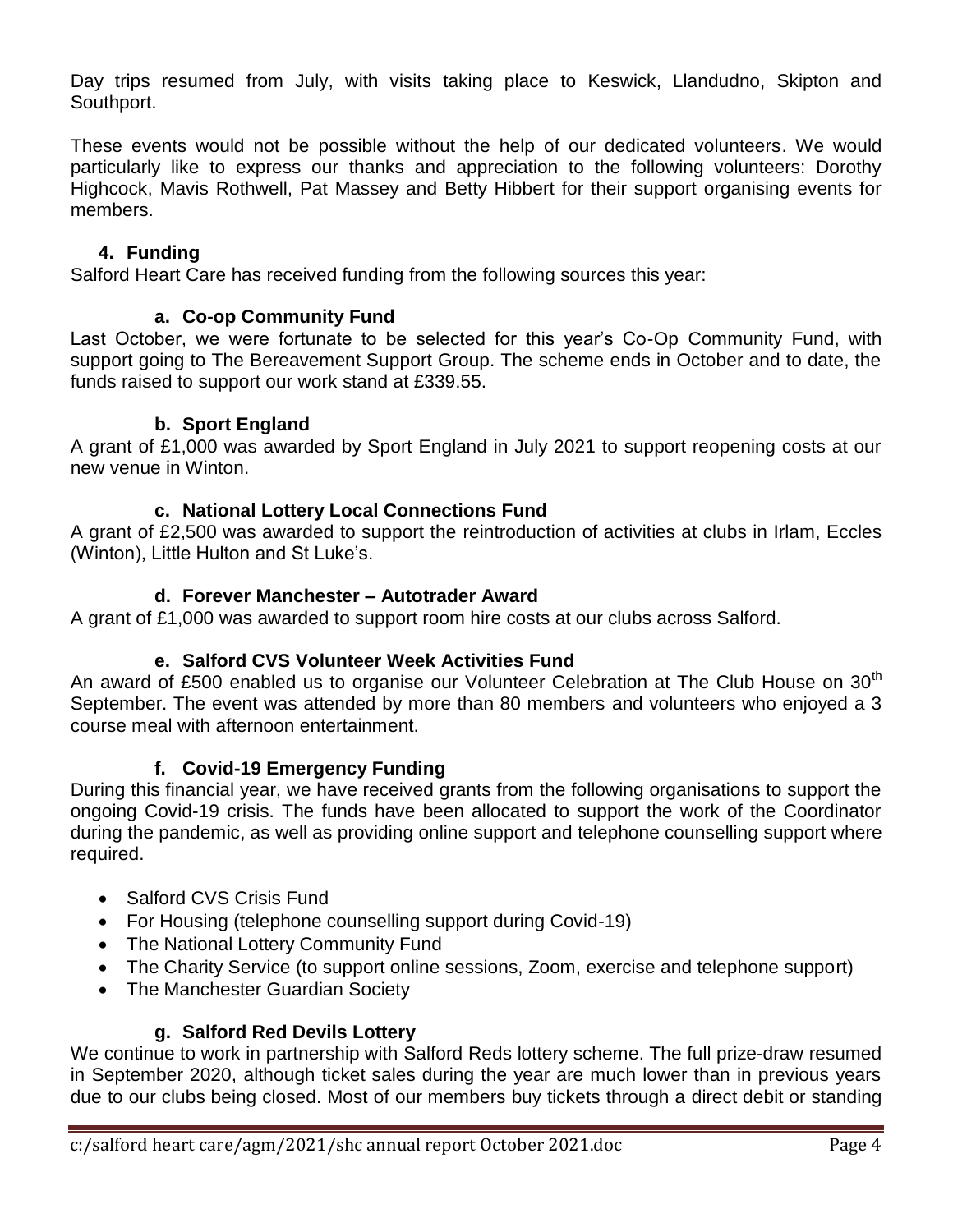order agreement. For every £1.00 ticket sold by Salford Heart Care, we receive a donation of £0.40. We have received £ £295.60 from the scheme this year, which is much lower than in previous years.

## **h. Donations & Additional Fundraising Activities**

With Support from our volunteers, we continue with fundraising activities including raffles and sales of bric a brac items, bags, pens and badges. A number of donations have been made in memory of loved ones, including donations in memory of our dear members, Norman Yarwood and Marjorie Neill. Facebook Birthday Fundraisers are also becoming increasingly popular, and we would like to thank Brendan Towey, Nancy Towey, Alan Davies, Heather Jewell, Jim Collins and Harry Morris for choosing to support us this year. Salford Heart Care is registered with Amazon Smile and we occasionally receive small donations based on a percentage of the purchase value made by our supporters.

We would like to thank all of our members and volunteers for their help and support with fundraising, and to all those who have supported us by making donations during the year.

During 2021, funding applications were made to the following organisations but were not successful:

- Trusthouse Charitable Foundation
- Onward Community Fund
- Virgin Media O2 Together Fund (high demand)
- Alpkit Coronavirus Fund (high demand)
- Persimmon Community Champions (no response)

#### **5. Branch Attendance**

We reopened our clubs in June 2021 and since then, 244 members have attended our clubs. As expected, attendance across our branches is lower this year due closing in March 2020 in response to the pandemic. In contrast, a total of 359 people attended our clubs between October 2019 and March 2020, and 415 people in 2019. The following table provides a breakdown of active members at each branch since reopening (between June and September 2021):

| <b>Branch</b>        |                         | <b>Number</b>                 |              | <b>Number</b> |
|----------------------|-------------------------|-------------------------------|--------------|---------------|
|                      | <b>Number attending</b> | attending in<br><b>Number</b> |              | attending     |
|                      | from June 2021-         | Oct 2019 -                    | attending in | in 2017-      |
|                      | <b>Sept 2021</b>        | <b>Mar 2020</b>               | 2018-2019    | 2018          |
| <b>Eccles</b>        | 66 (5 new)              | 84                            | 105          | 127           |
| <b>Irlam</b>         | 135 (16 new)            | 176                           | 203          | 196           |
| <b>Little Hulton</b> | 30 (2 new)              | 47                            | 52           | 52            |
| <b>Bereavement</b>   |                         |                               |              |               |
| Group                | 30 (11 new)             | 72                            | 61           | 22            |
| <b>St Luke's</b>     | 19 (6 new)              |                               |              |               |
| <b>Salford</b>       |                         | 23                            | 23           | n/a           |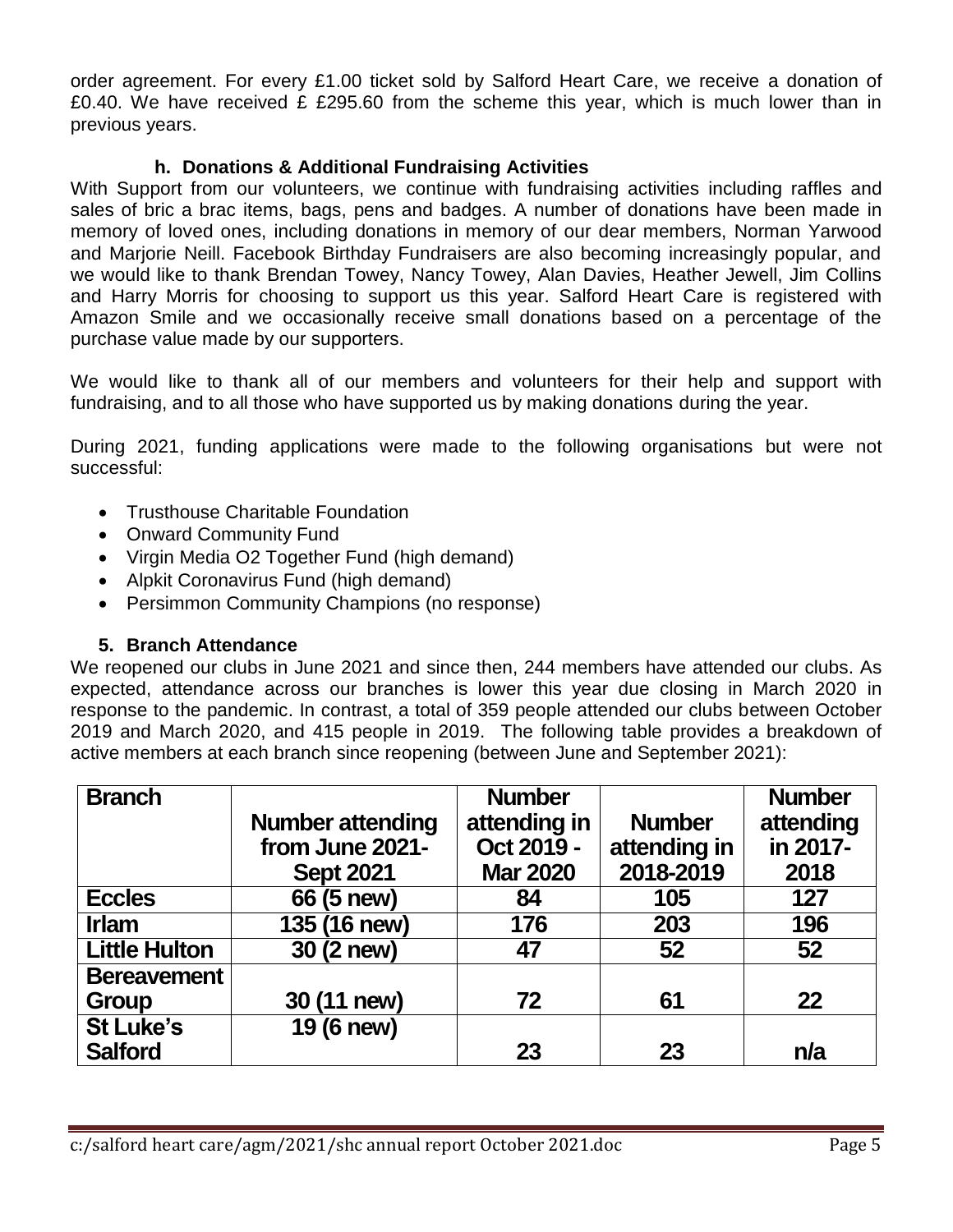#### **6. Branch Development a. Eccles (Winton)**

In February 2021 we were served notice by Patricroft URC that the hall used for room hire would remain permanently closed. Soon afterwards, Salford Heart Care's Committee agreed to remove all property and equipment belonging to Eccles Healthy Heart Club, and commenced the search for new premises.

The Coordinator undertook a detailed investigation to identify potential new venues in the Eccles/Patricroft/Monton/Winton/Peel Green and wider Salford area. This involved telephone and email communication followed by in person visits to view shortlisted premises. Ultimately, Winton Bowling, Tennis and Social Club in Winton was considered the only suitable venue that met our needs, and the venue confirmed that they were happy for us to hire their room. We reopened Eccles (Winton) Healthy Heart Club on Tuesday 22<sup>nd</sup> June.

Weekly sessions take place at Eccles (except on trip days) with a wide range of activities available including chair based exercise and dancing, chair yoga, reiki, bingo, blood pressure checks, pulse checks and weight management.

The Social Committee have already organised several day trips and re-organised the group holiday for 2022.

The door entry charge remains at £2 per member per visit and includes two bingo tickets. Raffle tickets are sold separately to support fundraising. Reiki is charged at £2.00 per 15 minute appointment.

#### **b. Irlam**

Sessions at Irlam & Cadishead Healthy Heart Club recommenced from 23<sup>rd</sup> June. The sessions are busy and well attended every Wednesday and Friday morning. The group offers a variety of activities including chair-based exercise, chair yoga, dance exercise, bingo, quizzes and holistic therapies. Weight management, pulse checks and blood pressure checks take place at each session.

The Social Committee continue to organise regular day trips and social activities. Door entry remains £1 per person, and reiki is charged at £2.00 per 15 minute appointment.

## **c. Little Hulton**

Since reopening on 23<sup>rd</sup> June, Little Hulton Healthy Heart Club meets on a fortnightly basis. Sadly, following the death of our popular tai chi instructor Anne Chrichton last year, we are no longer able to offer tai chi sessions. However, chair yoga now takes place at each session, together with a range of other activities including line dancing, relaxation and holistic therapies. Members also have the opportunity to attend day trips and group holidays. Door entry is £2 per session and includes a raffle ticket, bingo ticket and refreshments. Reiki is charged at £2.00 per 15 minute appointment.

## **d. St. Luke's, Salford**

St Luke's reopened on Monday 21<sup>st</sup> June and meets every Monday afternoon for 1 hour of exercise (chair yoga or gentle exercise) and bingo. The charge is £3 per session.

## **e. Bereavement Support Group**

The Bereavement Support Group reopened on Tuesday 6<sup>th</sup> July and continues to meet fortnightly. A trained, professional Bereavement Counsellor facilitates the sessions. There is currently no trainee placement counsellor supporting the group, however it is hoped that there is scope to accept further placement volunteers as students return to universities.